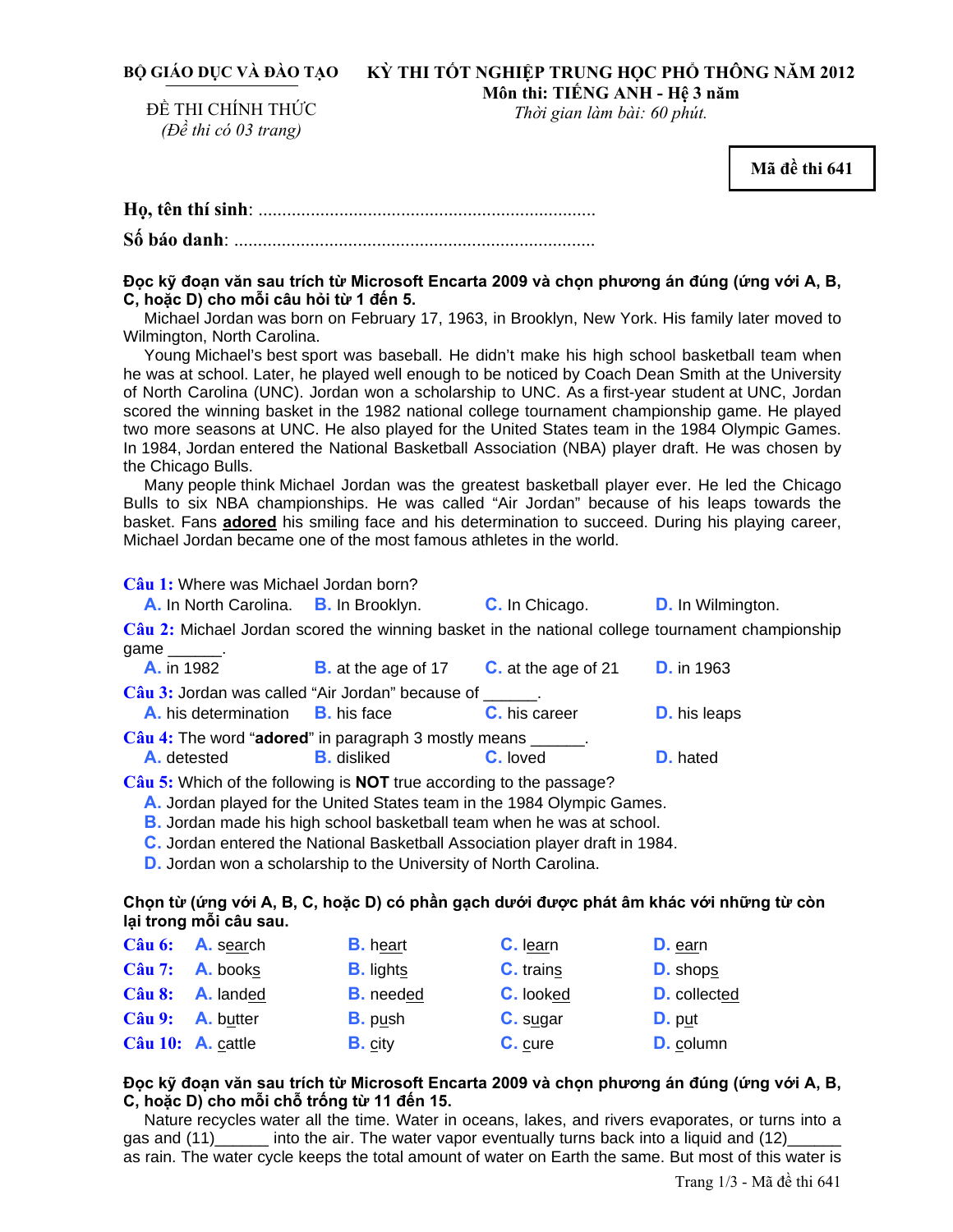salt water in the ocean. People need fresh water for drinking and for growing food (13) farms. Ocean water is too salty to drink. It is too salty to use for watering plants.

Some places have more fresh water than others. People who live near big lakes or rivers have more fresh water than people who live in the desert. Places (14)\_\_\_\_\_\_ a lot of rain falls have more fresh water.

Places that usually have enough fresh water sometimes have a drought. Very (15)\_\_\_\_\_\_ or no rain falls during a drought. People run short of water. People everywhere should be careful not to waste water.

|                   | Câu 11: A. reduces       | <b>B.</b> lowers | C. drops | <b>D.</b> rises   |
|-------------------|--------------------------|------------------|----------|-------------------|
| Câu 12: A. fallen |                          | <b>B.</b> falls  | C. fell  | <b>D.</b> falling |
| Câu $13:$ A. by   |                          | $B.$ in          | $C.$ on  | <b>D.</b> into    |
|                   | $C\hat{a}$ u 14: A. whom | <b>B.</b> when   | C. where | D. whose          |
| Câu 15: A. few    |                          | <b>B.</b> many   | C. lots  | <b>D.</b> little  |

Chon phương án (A, B, C, hoặc D) ứng với từ/ cum từ có gạch dưới cần phải sửa để mỗi câu sau trở thành chính xác.

Câu 16: Jane is fond of read books in her free time. A B  $\mathbf{C}$ D Câu 17: The city who I was born is small but nice. B.  $\mathbf{C}$ A D Câu 18: I haven't seen her when she moved to England. A B  $\mathbf{c}$ D Câu 19: Everybody are ready for the trip to the mountains. B  $\mathbf{C}$ D Δ Câu 20: It is very difficulty to find a good job nowadays.  $\blacktriangle$ **B**  $\mathbf{C}$ D

Chọn phương án đúng (ứng với A, B, C, hoặc D) để hoàn thành mỗi câu sau.

Câu 21: If I \_\_\_\_\_\_ you, I would take her advice.  $A.$  am **B.** have been **C.** had been D. were Câu 22: Samuel Langhorne Clemens, an American writer, adopted the \_\_\_\_\_\_ of "Mark Twain". **A.** first name **B.** pen-name **C.** surname **D.** real name  $C\hat{a}$ u 23: My father \_\_\_\_\_\_\_ some apple trees in the garden at the moment. A. has planted **B.** is planting C. planted **D.** plants Câu 24: This is the painter \_\_\_\_\_\_ pictures you admire so much. **B.** which A. who C. where **D.** whose Câu 25: This is the first time I \_\_\_\_\_\_\_ a bird of this colour. **B.** was seeing C. saw **D.** have seen **A.** am seeing Câu 26: The students stopped when their teacher came into the classroom. **A.** talked **B.** talk **C.** talking **D.** to talking  $C\hat{a}$ u 27: She was born in London but she  $\frac{1}{\sqrt{2}}$  in Boston. A. grew up **B.** tried on C. went ahead **D.** looked after  $\widehat{\text{Cau}}$  28: The doctor advised him up smoking. **B.** gives **C.** giving D. gave A. to give  $C\hat{a}$ u 29: Mrs Johnson is \_\_\_\_\_\_\_\_ of doing the same things every day. **B.** bored A. interested **C.** surprised **D.** tired  $C\hat{a}$ u 30: My son is very good \_\_\_\_\_\_\_ drawing.  $D. for$ A. about **B.** to  $C.$  at Câu 31: We couldn't go camping \_\_\_\_\_\_\_ it rained heavily. **B.** unless D. because  $A.$  so C. but